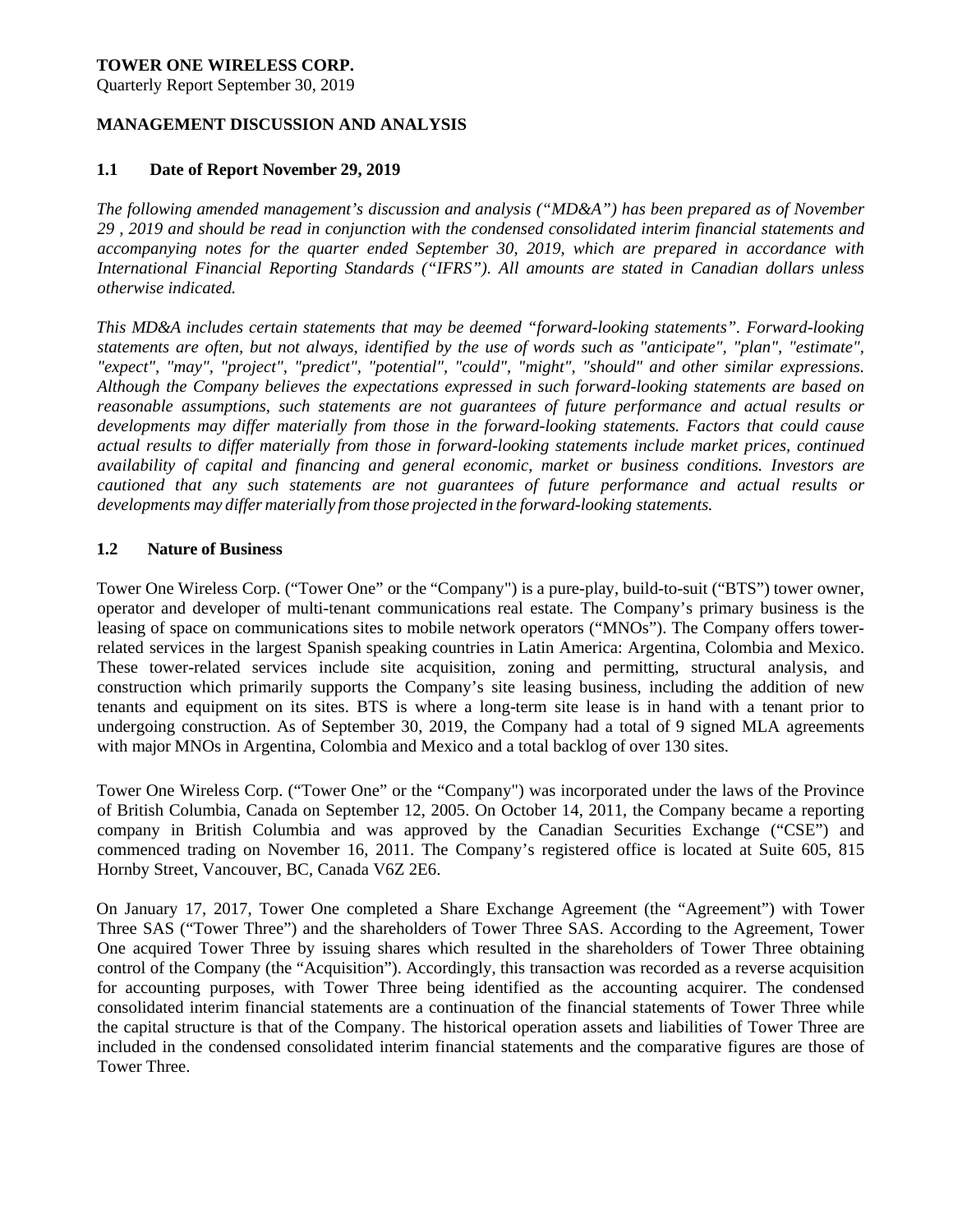Tower Three SAS was incorporated on December 30, 2015 under the Laws of Colombia. Tower Three has secured 4G LTE cellular tower development contracts in Colombia. The Company focuses primarily on building cellular towers in municipalities where there currently is very limited or no cellular coverage, which enhances the probability of multiple carriers sharing the tower and minimizes competitive risk.

On March 31, 2017, the Company entered into a Share Purchase Offer Agreement with the shareholders of Evolution Technology SA ("Evotech") to acquire 65% ownership interest in Evotech. Evotech is a private company incorporated under the laws of Argentina. Evotech's intended business is to obtain rights and permits for approval of constructing the towers in various locations in Argentina. It has a Master Lease Agreement (the "MLA") with a single Mobile Network Operator. The MLA in place allows for the Company to be granted Cellular Search Rings, which are desired coordinates for a tower, and outlines the terms for each tower build. In July 2019 the Company capitalized the inter-company debt that Evotech has with its parent company, due to this fact the ownership interest in Evotech that belongs to Tower One Wireless Corp. reached a total of 98,79%.

On October 18, 2017, the Company acquired a 70% ownership interest in Tower Construction & Technical Services, Inc. ("TCTS"). TCTS is a private company incorporated in Florida, USA. In March 2019, the Company acquired the remaining 30% of TCTS.

On April 3, 2018, the Company acquired a 90% ownership interest in Comercializadora Mexmaken, S.A. de C.V. ("Mexmaken"). Mexmaken is a private company incorporated under the laws of the United Mexican State on September 9, 2015.

## **1.3 Overall Performance**

Highlights during the quarter ending September 30, 2019:

During the quarter, the company completed 12 towers in such period and added 3 co-locations.

 Management has taken several initiatives to improve the efficiency of the organization. Among others, focusing in the BTS core business in the three regions where we operate and streamlining the overhead expenses. These initiatives will have a more significant impact in the fourth quarter 2019 and during 2020.

 Management continues to actively focus its efforts on capital raising to support the Company's growth of the tower business and general working capital needs and is currently negotiating term sheets for credit facilities.

#### **1.4 Results of Operations**

Total revenue increased to \$5,599,200 for the nine months ended September 30, 2019 compared to \$1,117,724 for the same period in 2018. The increase is a result of placing BTS towers in-service and commencing service during the period and the sale of 22 towers in Colombia. The Company expects to generate revenues in 2019 and 2020 mostly from monthly lease payments by MNOs on existing and future tower sites, and the sale of towers to third parties.

During the nine months period ended September 30, 2019, the Company incurred professional fees in the amount of \$256,431 (September 30, 2018 – \$913,251) the reduction was mainly generated by reclassifications to Salaries and Wages of professionals that provides services to the Company on an exclusive basis. Professional fees include consulting services, audit fees, legal fees and related expenses.

Office and miscellaneous expenses increased to \$785,613 during the nine month period ended on September 30, 2019 compared to \$256,270 of the corresponding period of 2018. The increase is mainly due to more activity for the business.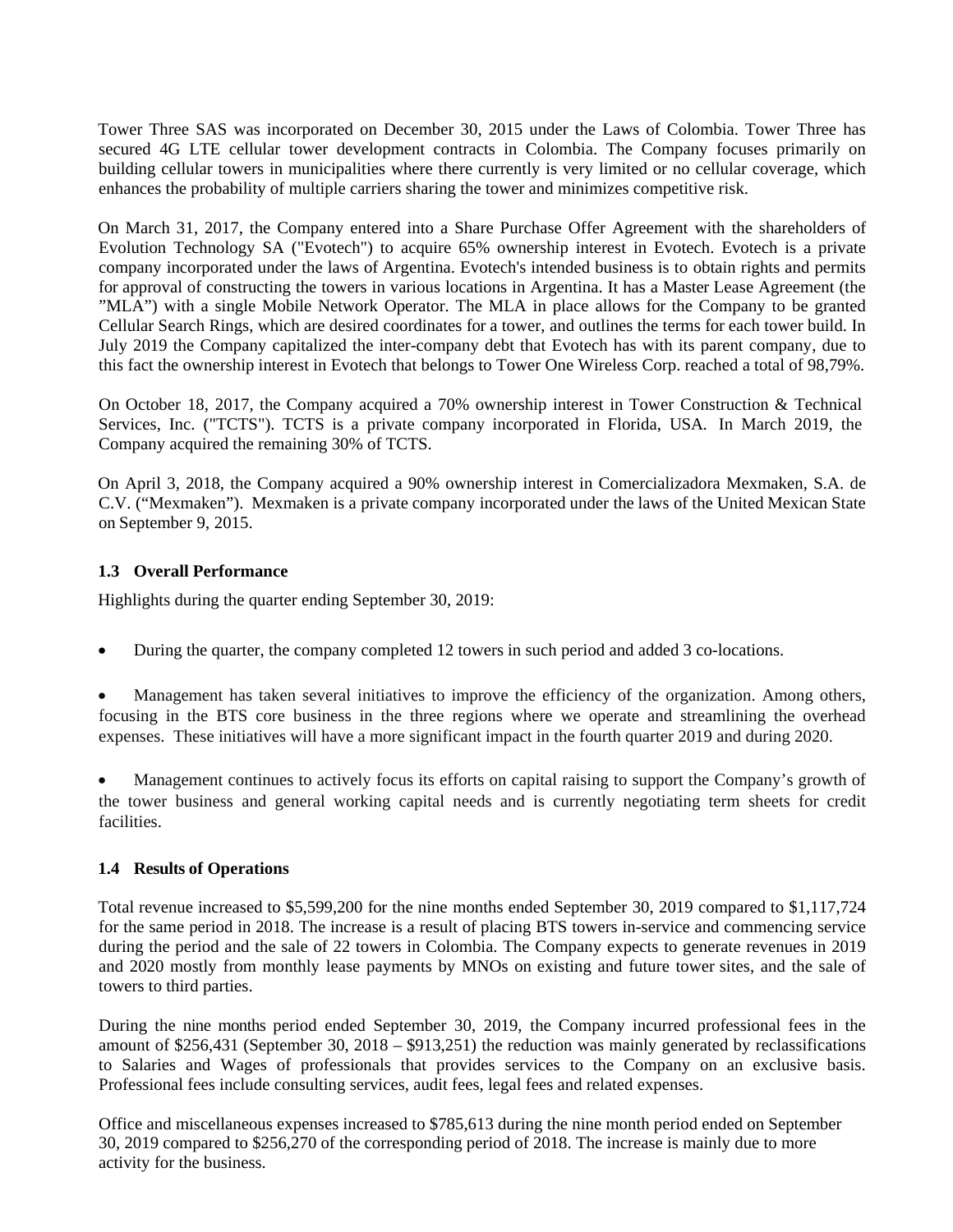Advertising and promotion decreased to \$163 during the nine months period ended September 2019 compared to \$1,142,389 during the same period of the previous year. The decrease is related to the change of strategy that Management has implemented to promote its BTS business.

During the nine months period ended September 30, 2019, the Company incurred in travel expenses in the amount of \$125,382 (September 30, 2018 – \$141,819) related to travels to Colombia, Mexico, Argentina, USA and Canada, to support the growth of the business.

The Company incurred \$1,670,723 in interests during the nine months period of 2019 compared to \$848,468 in interest in the same period of the prior year due to an increase in the Loan's balances.

During the nine months ended September 30, 2019, the Company incurred net loss of \$2,680,750 compared to a net loss of \$8,687,707 for the twelve months period ended December 31, 2018. The sale of 22 towers generated a gross profit of \$2,171,048, this has a positive impact on the income from the operations but it has been reduced by the reclassifications made by the Management.

The Total Liabilities of the Company as of September 30, 2019 increased in \$5,970,328 in comparison with the balance as of December 31, 2018, mainly due to the increase of the Advances from Customers. The Company books as Advances from Customers the advances received for tower sales that have not been recognized yet.

|                             | September 30, | June 30,    | March 31,    |             | December 31, September 30, | June 30,    |
|-----------------------------|---------------|-------------|--------------|-------------|----------------------------|-------------|
|                             | 2019          | 2019        | 2019         | 2018        | 2018                       | 2018        |
|                             | S             |             |              | S           |                            | \$          |
| Revenue                     | 841,491       | 266,724     | 4,490,985    | 1,210,225   | 138,067                    | 116,095     |
| Net loss from<br>continuing |               |             |              |             |                            |             |
| operations                  | (2,578,192)   | (1,201,909) | 1,228,201    | (4,137,971) | (87, 721)                  | (1,396,524) |
| Cash                        | 166,943       | 48,325      | 247.534      | 346,103     | 53,843                     | 62,128      |
| <b>Total Assets</b>         | 15,243,473    | 15,857,084  | 15, 125, 858 | 12,581,840  | 7,997,727                  | 6,940,929   |
| Non-Current<br>Liabilities  | 1,894,082     | 3,027,561   | 2,269,698    | 1,188,226   | 823,224                    | 548,324     |

## **Selected Quarterly Information**

# **1.5 Liquidity and Capital Resources**

As at September 30, 2019, the Company has total assets of \$15,243,473 and cash of \$166,943.

At September 30, 2019, share capital was \$16,876,382 comprising 93,389,446 issued and outstanding common shares.

At present, the Company's operations generate minimal cash inflows and its financial success after September 30, 2019 is dependent on management's ability to continue to obtain sufficient funding to sustain operations of building towers in municipalities where there currently is very limited or no cellular coverage, which enhances the probability of multiple carriers sharing the tower and minimizes competitive risk.

The Company may not be able to generate sufficient cash flows from its operations in the foreseeable future to support its working capital needs. As a result, the Company will have to rely on funding through future equity issuances and through short-term and long term borrowing in order to finance ongoing operations and the construction of cellular towers. The ability of the Company to raise capital will depend on market conditions and it may not be possible for the Company to issue shares on acceptable terms or at all.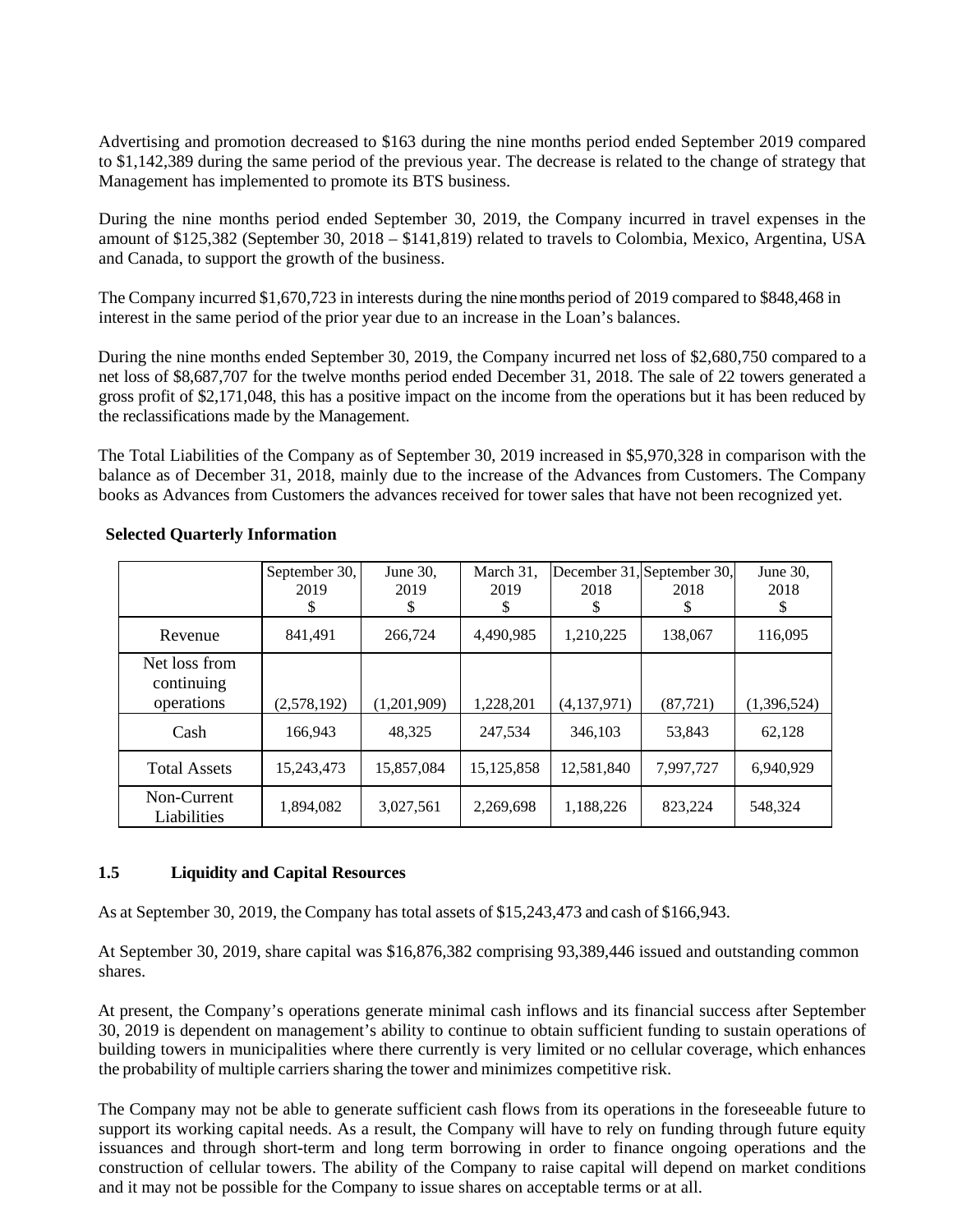# **1.6 Share Capital**

As at September 30, 2019, the Company had 93,389,446 common shares issued and outstanding.

# **1.7 Share Purchase Warrants**

As at September 30, 2019, the Company had 30,663,714 warrants issued and outstanding.

# **1.8 Stock Options**

As at September 30, 2019, the Company had 1,275,000 stock options issued and outstanding of which all the options are exercisable.

## **1.9 Off Balance Sheet Arrangements**

There are no off-balance sheet arrangements to which the Company is committed. The Company is not a party to any off-balance sheet arrangements that have, or are reasonably likely to have, a current or future material effect on the Company's financial condition, changes in financial condition, revenues, expenses, results of operations, liquidity, capital expenditures or capital resources.

# **1.10 Subsequent Events**

• On October  $10^{th}$  2019, the company acquired the remaining 10% of Innervision in Colombia.

# **1.11 Changes in Accounting Policies**

The preparation of financial data is based on accounting principles and practices consistent with those used in the preparation of the audited financial statements of the Company as at December 31, 2018.

The condensed consolidated interim financial statements should be read in conjunction with the Company's audited financial statements for the year ended December 31, 2018.

During the period ended September 30, 2019, the Company adopted the following new accounting policies:

- IFRS 9 Financial Instruments
- IFRS 15 Revenue from Contracts with Customers
- IFRS 2 Share-based Payment

The mandatory adoption of the above revised accounting standards and interpretations on January 1, 2018 had no significant impact on the Company's condensed consolidated interim financial statements for the current period or prior year presented.

## Accounting standards issued but not yet applied

The following new standards and interpretations are not yet effective and have not been applied in preparing these condensed interim consolidated financial statements.

## **Effective for annual periods beginning on or after January 1, 2019:**

 **IFRS 16** *– Leases -* In January 2016, the IASB issued IFRS 16 "Leases" ("IFRS 16") that sets out the principles for recognition, measurement, presentation and disclosure of leases for both lessee and lessor. IFRS 16 introduces a single lessee accounting model and requires lessees to recognize assets and liabilities for all leases, except when the term is 12 months or less or when the underlying asset has a low value. The effective date of IFRS 16 for the Company is January 1, 2019 and the Company will apply the standard retrospectively with the cumulative effect of initially applying the standard recognized as an adjustment to the opening balance of retained earnings or deficit at that date, subject to permitted practical expedients.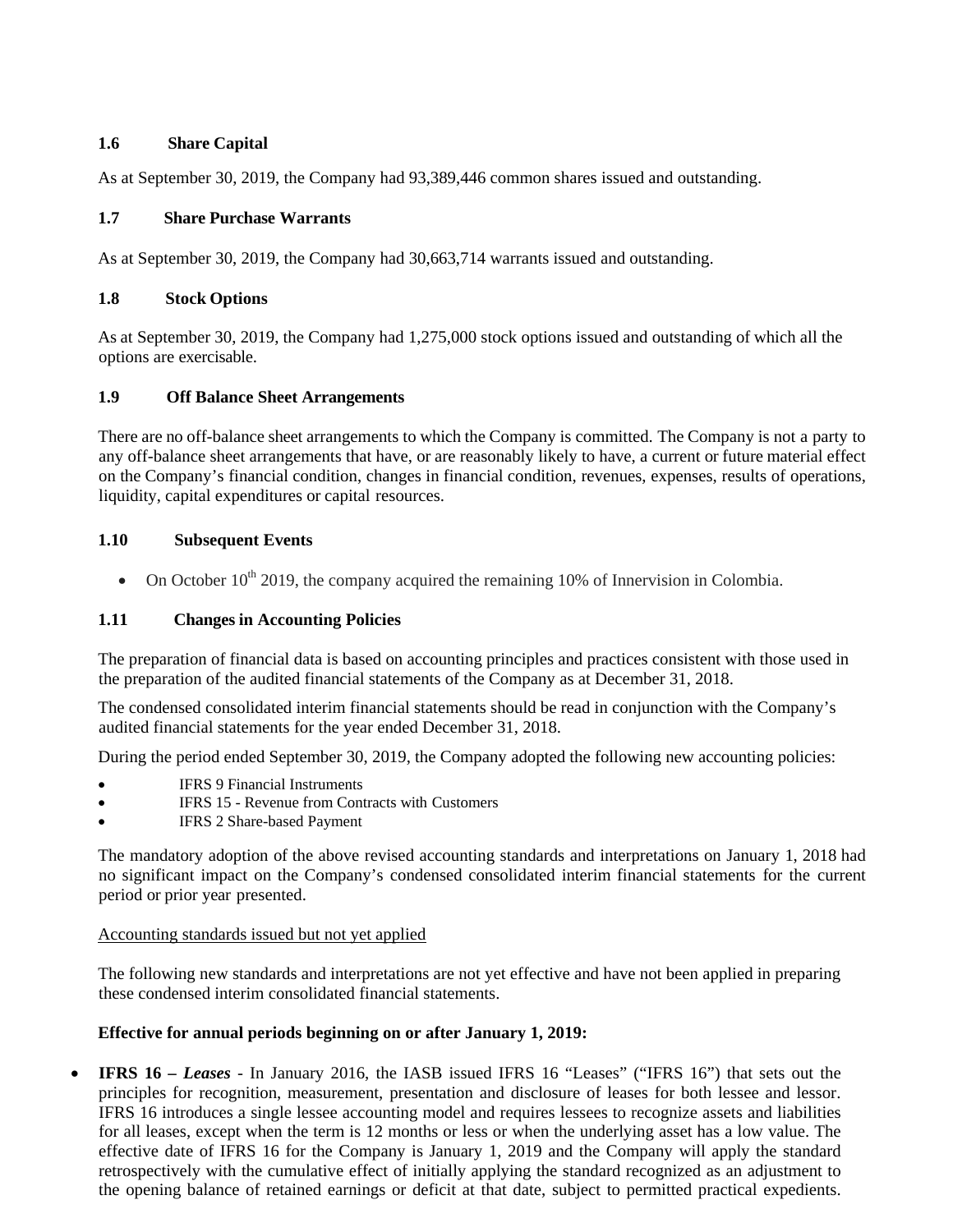Therefore, the Company will not restate comparative information.

The adoption of IFRS 16 will result in the recognition of a right-of-use asset and a lease liability measured at the present value of the future lease payments on the consolidated statements of financial position for a majority of its leases that are considered operating leases under IAS 17 "Leases". An amortization expense on the right-of-use asset and an interest expense on the lease liability will replace the operating lease expense. IFRS 16 will change the presentation of cash flows relating to leases in the Company's consolidated statements of cash flows, but does not cause a difference in the amount of cash transferred between the parties of a lease. The Company is currently finalizing the quantification of the impact of IFRS 16 on its consolidated financial statements. As at January 1, 2019, it is estimated that total liabilities would increase by approximately \$1,070,000 and assets would increase by approximately \$1,070,000. The Company is continuing to assess the overall impact of the new standard, including the required changes to the disclosures in its consolidated financial statements.

# **1.12 Financial Instruments and Other Instruments**

The Company is exposed to varying degrees to a variety of financial instrument related risks:

# *Credit risk*

Credit risk is the risk that one party to a financial instrument will cause a financial loss for the other party by failing to discharge any obligations. The Company's cash and receivables are exposed to credit risk. The Company reduces its credit risk on cash by placing these instruments with institutions of high credit worthiness.

# *Interest rate risk*

Interest rate risk is the risk the fair value or future cash flows of a financial instrument will fluctuate because of changes in market interest rates. Financial assets and liabilities with variable interest rates expose the Company to cash flow interest rate risk. The demand loan is under fixed interest rate. The Company has bank indebtedness which is subject to variable interest rates. However, given the balance is not significant, the Company is not exposed to significant interest rate risk. The Company also maintain bank accounts which earn interest at variable rates but it does not subject to any significant interest rate risk.

# *Liquidity risk*

The Company's ability to continue as a going concern is dependent on management's ability to raise required funding through future equity issuances and through short-term borrowing. The Company manages its liquidity risk by forecasting cash flows from operations and anticipating any investing and financing activities. Management and the Board of Directors are actively involved in the review, planning and approval of significant expenditures and commitments.

## *Fair value*

The Company provides information about financial instruments that are measured at fair value, grouped into Level 1 to 3 based on the degree to which the inputs used to determine the fair value are observable.

- Level 1 fair value measurements are those derived from quoted prices in active markets for identical assets or liabilities.
- Level 2 fair value measurements are those derived from inputs other than quoted prices included within Level 1, that are observable either directly or indirectly.
- Level 3 fair value measurements are those derived from valuation techniques that include inputs that are not based on observable market data.

Cash is measured using level 1 fair value inputs. The carrying values of the amounts receivable, accounts payable, convertible debentures, loans payable, loans from related parties and bonds payable approximate their fair values because of the short-term nature of these instruments.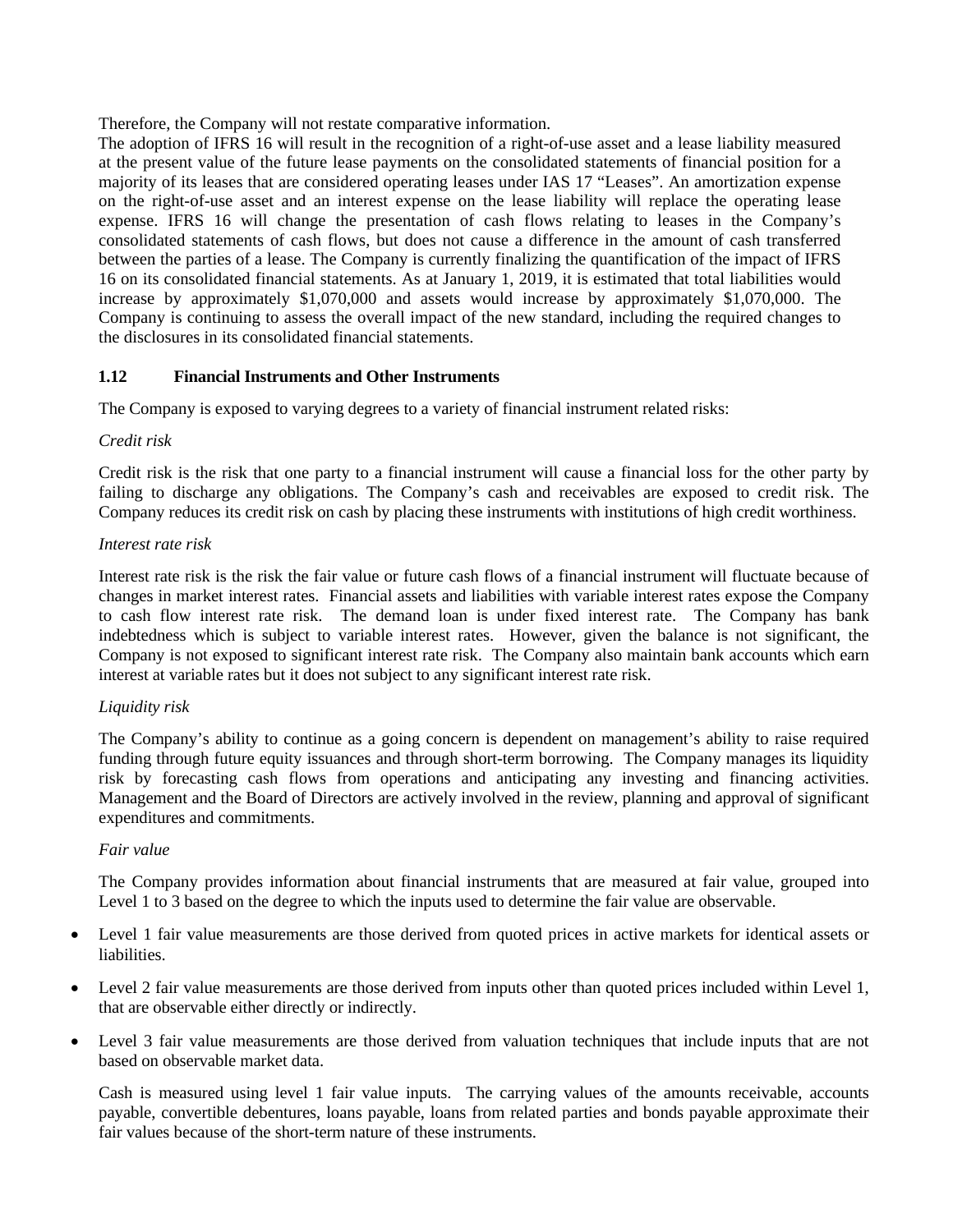### **1.13 Estimates**

The preparation of the condensed consolidated interim financial statements in accordance with IFRS requires management to make estimates and assumptions about the reported amounts of assets and liabilities, the disclosures of contingent assets and liabilities, and the results of operations. Significant areas requiring the use of management estimates include the valuation of listing expense, useful lives and impairment of long-lived assets, impairment of investments and share-based payment calculations. Actual results could differ from the estimates made.

The estimates and underlying assumptions are reviewed on an ongoing basis. Revisions to accounting estimates are recognized in the period in which the estimates is revised if the revision affects only that period or in the period of the revision and further periods if the review affects both current and future periods.

#### Use of Judgments

Critical accounting judgments are accounting policies that have been identified as being complex or involving subjective judgments or assessments with a significant risk of material adjustment in the year:

### (i) Going concern

The assessment of the Company's ability to execute its strategy by effectively operating the Company involves judgement. Management closely monitors the operations and cash flows in the Company.

#### (ii) Income taxes

Management exercises judgment to determine the extent to which deferred tax assets are recoverable, and can therefore be recognized in the statements of financial position and comprehensive income or loss.

#### (iii) Accounting for long-term investments

The accounting for long-term investments involves judgment in the determination of control and power held by the Company.

#### (iv) Intangible Assets – impairment

The application of the Company's accounting policy for intangible assets expenditures requires judgment in determining whether it is likely that future economic benefits will flow to the Company, which may be based on assumptions about future events or circumstances.

#### (v) Classification of lease agreements

Management uses judgment in determining whether a lease is a finance lease arrangement that transfers substantially all the risks and rewards of ownership.

#### (vi) Impairment of Equipment

At the end of each reporting period, management makes a judgment whether there are any indications of impairment of its equipment. If there are indications of impairment, management performs an impairment test on a cash-generating unit basis.

## (vii) Determination of functional currency and hyper-inflationary economies

The determination of the functional currency for the Company and its subsidiaries was based on management's judgment of the underlying transactions, events and conditions relevant to each entity. The determination of whether an entity operates in a hyper-inflationary economy was based on management's judgment of the underlying economic condition of the country the entity operates in.